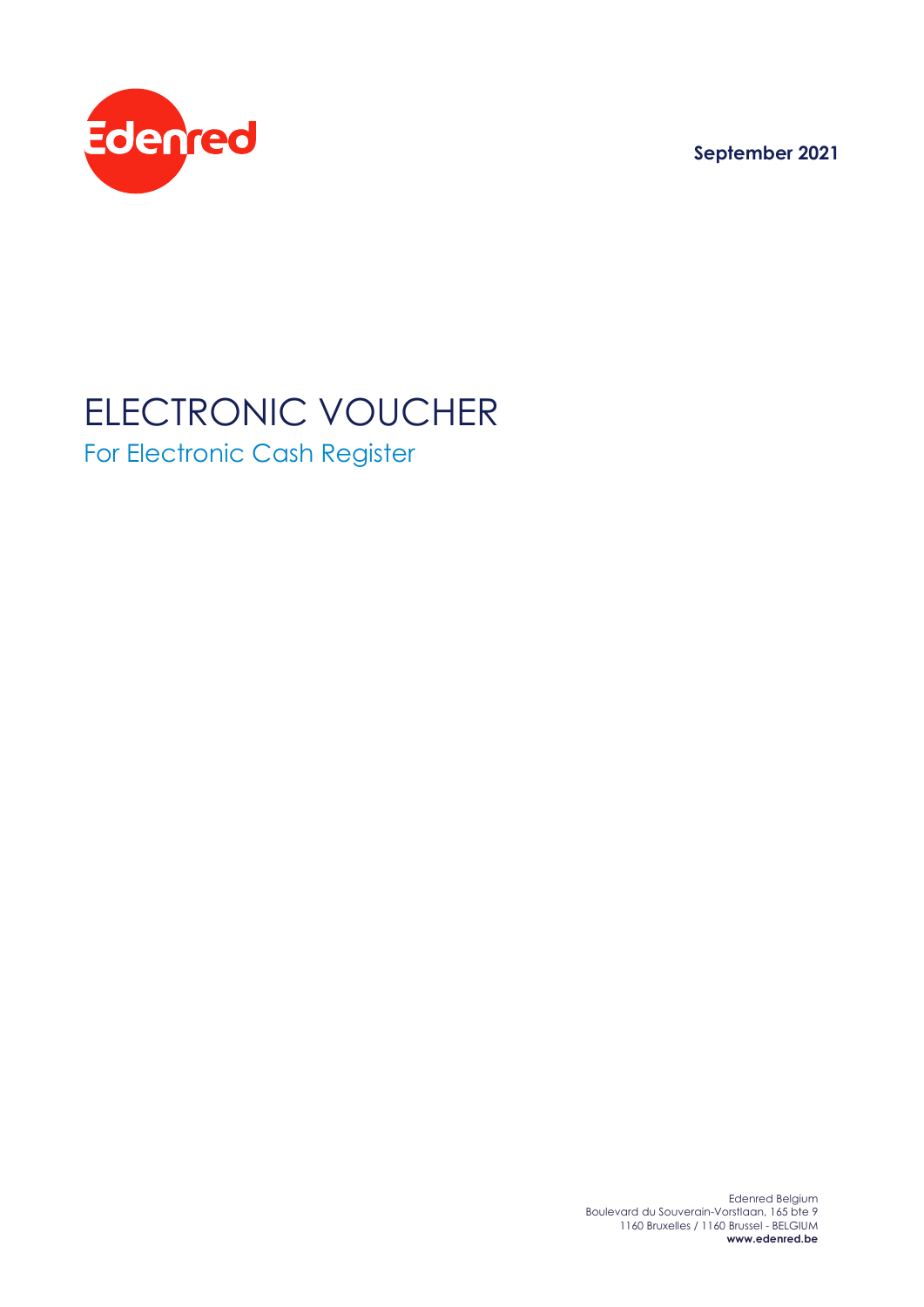# **Contents**

 $\mathbf{a}$ 

| - Mono-product contract (Meal or Eco or other voucher activated)  8<br>- Multi-product contract (Meal and Eco and/or other voucher activated)  8 |  |
|--------------------------------------------------------------------------------------------------------------------------------------------------|--|

2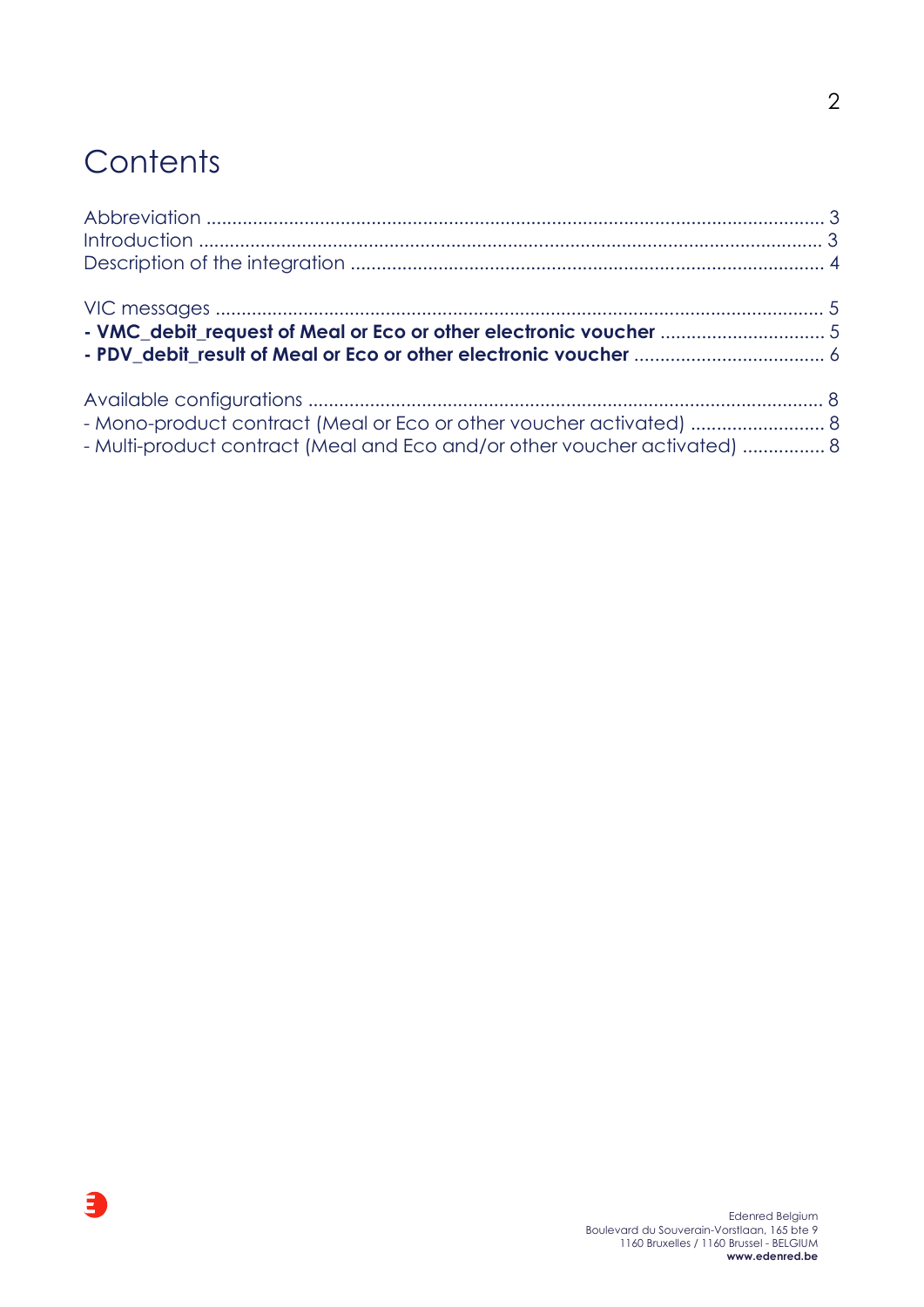## Abbreviation

| <b>ECR</b> | Electronic Cash Register           |
|------------|------------------------------------|
| <b>PDV</b> | <b>Purchase Device</b>             |
| <b>VMC</b> | <b>Vending Machine Controller</b>  |
| V.I.A.     | <b>Voucher Issuers Association</b> |

| <b>V.I.A. Voucher Names</b> | <b>Edenred Vouchers Names</b>      |
|-----------------------------|------------------------------------|
| lunch-Voucher               | <b>Ticket Restaurant</b>           |
| eco-Voucher                 | <b>Ticket EcoCheque</b>            |
| cadeau-Voucher              | <b>Ticket Compliments</b>          |
| sport culture-Voucher       | <b>Ticket Sport &amp; Culture</b>  |
| consumption-Voucher         | <b>Consumption Voucher Edenred</b> |
| book-Voucher                |                                    |
| transport-Voucher           |                                    |

### **Introduction**

The purpose of this document is to describe the recommended way of interfacing a cash register system with an attended terminal in order to perform a transaction with payment option selection of meal/eco/gift/sport-culture/consumption electronic vouchers with an Edenred card.

From a practical point of view, the UID/TID combination has to be activated by the issuer and this will allow test transactions. To obtain test cards the integrators can contact the issuer directly.

For more information about this situation, please contact Edenred on the following address: Paulo STEEGMANS, paulo.steegmans@edenred.com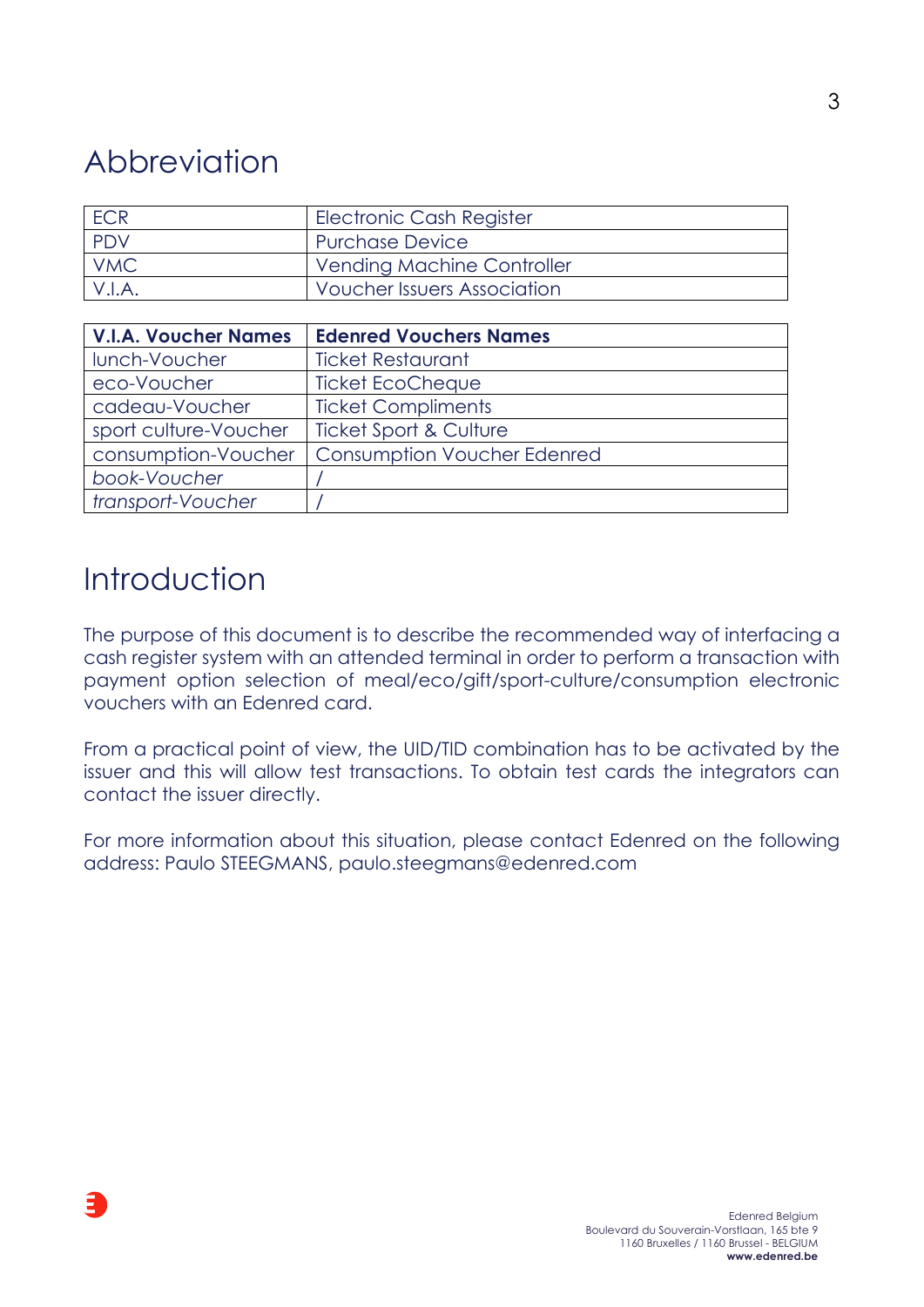### Description of the integration

The principle of the solution consists of sending from the Electronic Cash Register (ECR) the *product code* (Meal/Eco/Gift/Sport-Culture/Consumption Voucher) that will be used for the transaction as payment means. This *product code* will be transmitted through the VIC protocol to the payment terminal. In turn, the terminal will transmit the *product code* to the Transaction Host Processor. Based on the product code, the Transaction Host Processor will do the necessary to identify and debit the corresponding account of the cardholder.

The field to be used through the VIC interface in order to start a transaction for a specific product is the vic data (field number 36) in the vmc debit request message. Its content is composed of a set of data where each data owns a specific typed code. The type code that must be used in this context is the type code value 05 "discretionary data". Its value must respect the one defined as Product Category. From now on, the product code used in this context will be called an « *Acquirer Discretionary Data* » field value (*ADD*).

If ADD is provided, the host will check the presence and order of the ADD fields. The host will also check if the selected product is allowed in the merchant contract and will refuse the transaction if it is not the case. Otherwise the host should process the transaction based on the information provided in the ADD field. If ADD is not provided, or missing the multi-product tag, the host should process the transaction using the product-id derived from the merchant contract. In the case where the host receives a request without ADD and multi-product is linked to the account, the transaction will be refused.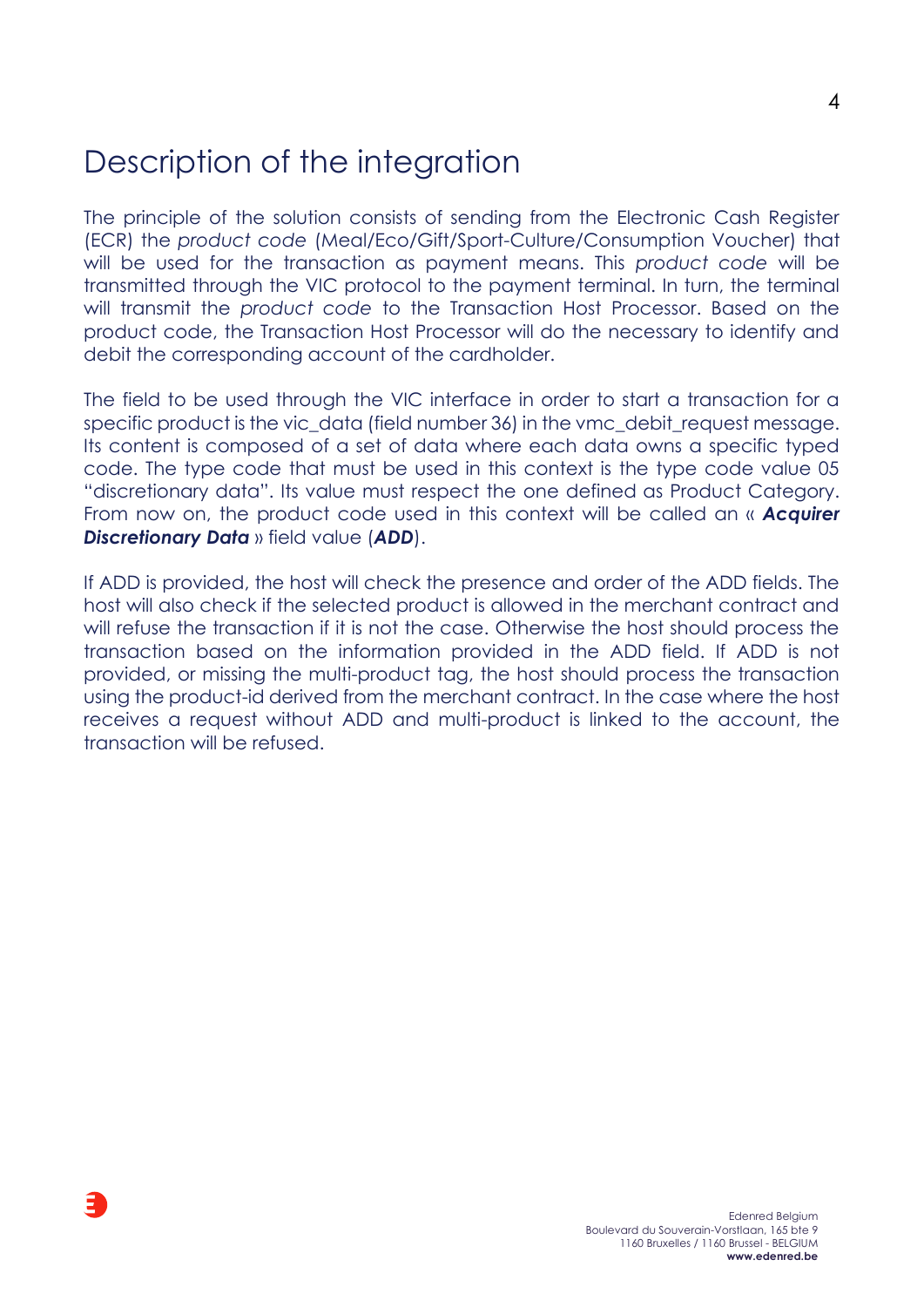## VIC messages

How to modify the VIC protocol in your cash register application to be able to accept the Lunch Voucher, Eco Voucher, Gift Voucher, Sport-Culture Voucher and/or Consumption Voucher (or other electronic product in the future).

**VMC\_debit\_request of Meal or Eco or Gift or other electronic voucher**

|       | <b>FIELD</b>    | <b>FORMAT</b>  |                | <b>COMMENTS</b>                                                                                                                                                                                                                                                              |  |
|-------|-----------------|----------------|----------------|------------------------------------------------------------------------------------------------------------------------------------------------------------------------------------------------------------------------------------------------------------------------------|--|
| index | name            | #bytes         | type           |                                                                                                                                                                                                                                                                              |  |
|       | vic_protocol_id | $\overline{2}$ | 4x             | <b>Always 01 07</b>                                                                                                                                                                                                                                                          |  |
|       | vic_msg_code    | $\overline{2}$ | 2 <sub>a</sub> | Always 56 44 (=VD)                                                                                                                                                                                                                                                           |  |
|       | vic_bit_map     | 24             | 192b           |                                                                                                                                                                                                                                                                              |  |
| 3     | vic tx amt      | 3              | 6x             | Amount in eurocent (hexadecimal!).<br>Example: 10,00 EUR -> 00 03 E8<br>Range: [00 00 01FF FF FF]                                                                                                                                                                            |  |
| 12    | tx_type         | 1              | 2i             | Always 04 (single transaction)                                                                                                                                                                                                                                               |  |
| 16    | vic card ind    | 1              | 2i             | Always 01 (remove card after<br>transaction)                                                                                                                                                                                                                                 |  |
| 20    | vic_to          | $\overline{2}$ | 4x             | Time given for card insertion. Always<br><b>00 1E (30")</b>                                                                                                                                                                                                                  |  |
| 21    | vic_tx_id       | $\overline{4}$ | 8x             | Transaction identifier issued by VMC.<br>Must be different for every<br>transaction.<br>Range: [00 00 00 01FF FF FF FF]                                                                                                                                                      |  |
| 23    | Curcy           | $\overline{2}$ | 4i             | Always 09 78 (EURO)                                                                                                                                                                                                                                                          |  |
| 25    | vic_cust_ind    | 1              | 2i             | Always 01 (ask for cardholder<br>validation)                                                                                                                                                                                                                                 |  |
| 36    | vic_data        |                | <b>Illivar</b> | All values for the discretionary_data<br>(Type code value: 05):<br>200001# (lunch-Voucher)<br>200002# (eco-Voucher)<br>200003# (cadeau-Voucher)<br>200004# (sport culture-Voucher)<br>200005# (book-Voucher)<br>200006# (transport-Voucher)<br>200007# (consumption-Voucher) |  |
| 143   | operator_nr     | $\overline{2}$ | 4i             | Identifies the operator of the VMC.<br>Range: [00 01  99 99]                                                                                                                                                                                                                 |  |
| 179   | vic version     | 1              | 2i             | Always 13 (vic_protocol_subversion<br>1.07/13                                                                                                                                                                                                                                |  |

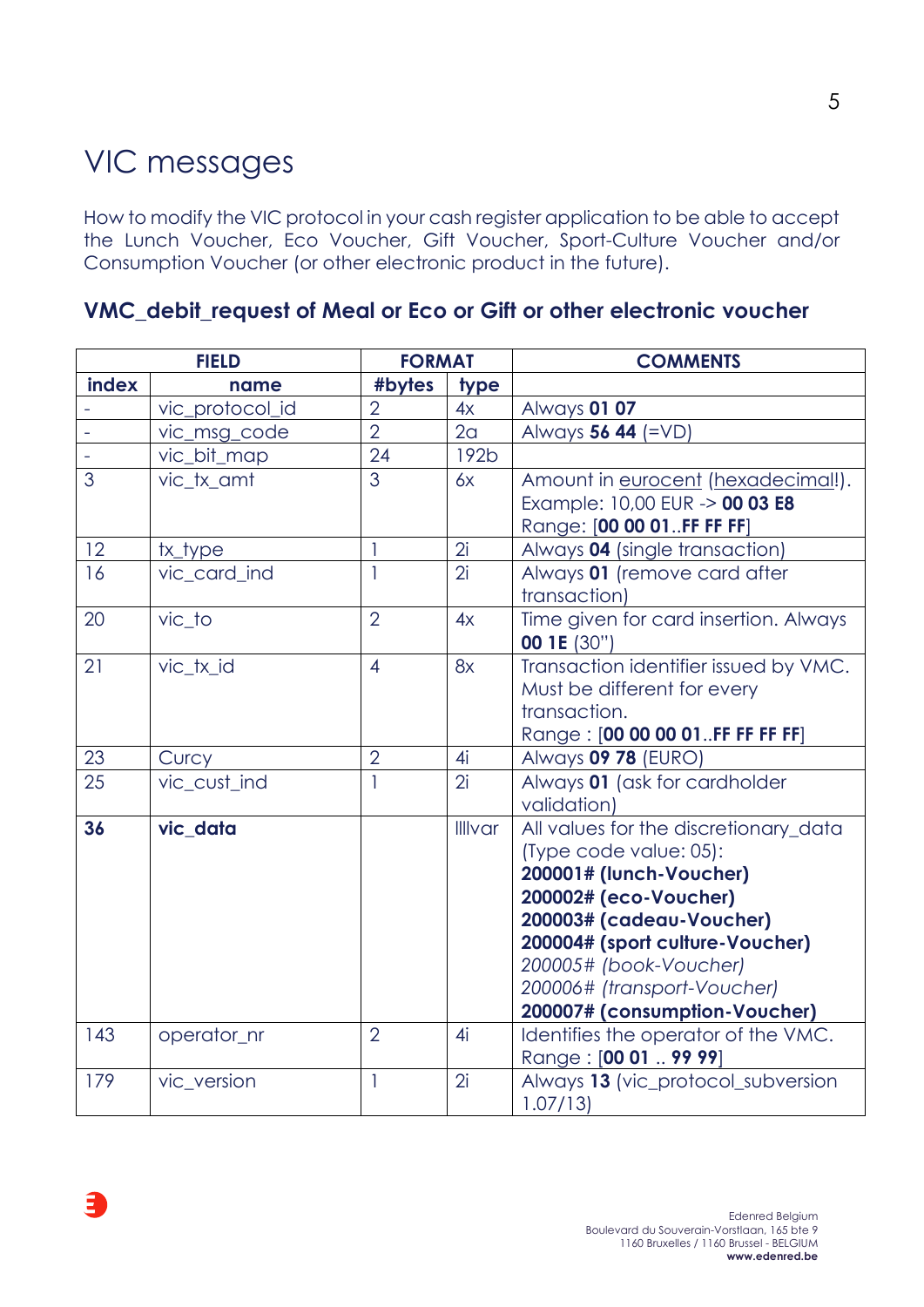#### **PDV\_debit\_result of Meal or Eco or Gift or other electronic voucher**

|                | <b>FIELD</b>        | <b>FORMAT</b>  |                       | <b>COMMENTS</b>                                                                                                                                                                                                                                                                                          |
|----------------|---------------------|----------------|-----------------------|----------------------------------------------------------------------------------------------------------------------------------------------------------------------------------------------------------------------------------------------------------------------------------------------------------|
| index          | name                | #bytes         | length                |                                                                                                                                                                                                                                                                                                          |
|                | vic_protocol_id     | $\overline{2}$ | 4i                    | <b>Always 01 07</b>                                                                                                                                                                                                                                                                                      |
|                | vic_msg_code        | $\overline{2}$ | 2 <sub>a</sub>        | Always 50 44 (=PD)                                                                                                                                                                                                                                                                                       |
|                | vic_bit_map         | 24             | 192b                  |                                                                                                                                                                                                                                                                                                          |
| $\overline{2}$ | term_id             | 8              | 8 <sub>a</sub>        | Terminal identifier                                                                                                                                                                                                                                                                                      |
| 3              | vic_tx_amt          | 3              | 6x                    | Transaction amount as asked by the<br>VMC. Range: [00 00 00  FF FF FF]                                                                                                                                                                                                                                   |
| $\overline{4}$ | iep_tx_inc          | $\overline{2}$ | 4i                    | Indicates the result of the transaction<br>range: [00 00  99 99]                                                                                                                                                                                                                                         |
| 5              | lg_cust             | $\mathbf{1}$   | 2i                    | Indicates the language of the card<br>used range : [00  99]                                                                                                                                                                                                                                              |
| 9              | pdv_state           | $\overline{4}$ | 32 <sub>b</sub>       | Indicates the 'state' of the PDV.<br>Irrelevant.                                                                                                                                                                                                                                                         |
| 11             | card_id_disp        | 24             | 24 <sub>q</sub>       | Contains the card nr, sent in "ready<br>to print" ASCII-format; some digits of<br>the number may be scrambled<br>(depends on acquirer's security<br>rules)                                                                                                                                               |
| 21             | vic_tx_id           | $\overline{4}$ | 8x                    | Echo of transaction identifier issued<br>by the VMC.<br>Range: [00 00 00 01  FF FF FF FF]                                                                                                                                                                                                                |
| 22             | vic_msg_type        | 1              | 8b                    | Default 00. If 10, indicates that a<br>message has to be displayed by the<br>VMC, as given in the field<br>display_message or referenced by<br>the field display_text_ref (depends<br>on the presence of the fields).                                                                                    |
| 23             | <b>CUrCy</b>        | $\overline{2}$ | 4i                    | Always 09 78 (EURO)                                                                                                                                                                                                                                                                                      |
| 36             | vic_data            | $2+$<br>1.,999 | $4x +$<br>1.199<br>8x | May contain different information<br>from the acquirer. See full spec for<br>format and details.<br>e.g.: acquirer-issued authorisation<br>code for the transaction and the<br>used discretionary data of the<br>debit_request message.<br><b>Example:</b><br>00170706363135373234080532303030<br>303223 |
| 125            | <tx>vic_tx_amt</tx> | 3              | 6x                    | Transaction amount as debited by<br>PDV <sup>1</sup> . Range: [00 00 01  FF FF FF]                                                                                                                                                                                                                       |
| 126            | <tx>curcy</tx>      | $\overline{2}$ | 4i                    | Always 09 78 (EURO)                                                                                                                                                                                                                                                                                      |

 $\mathbf{a}$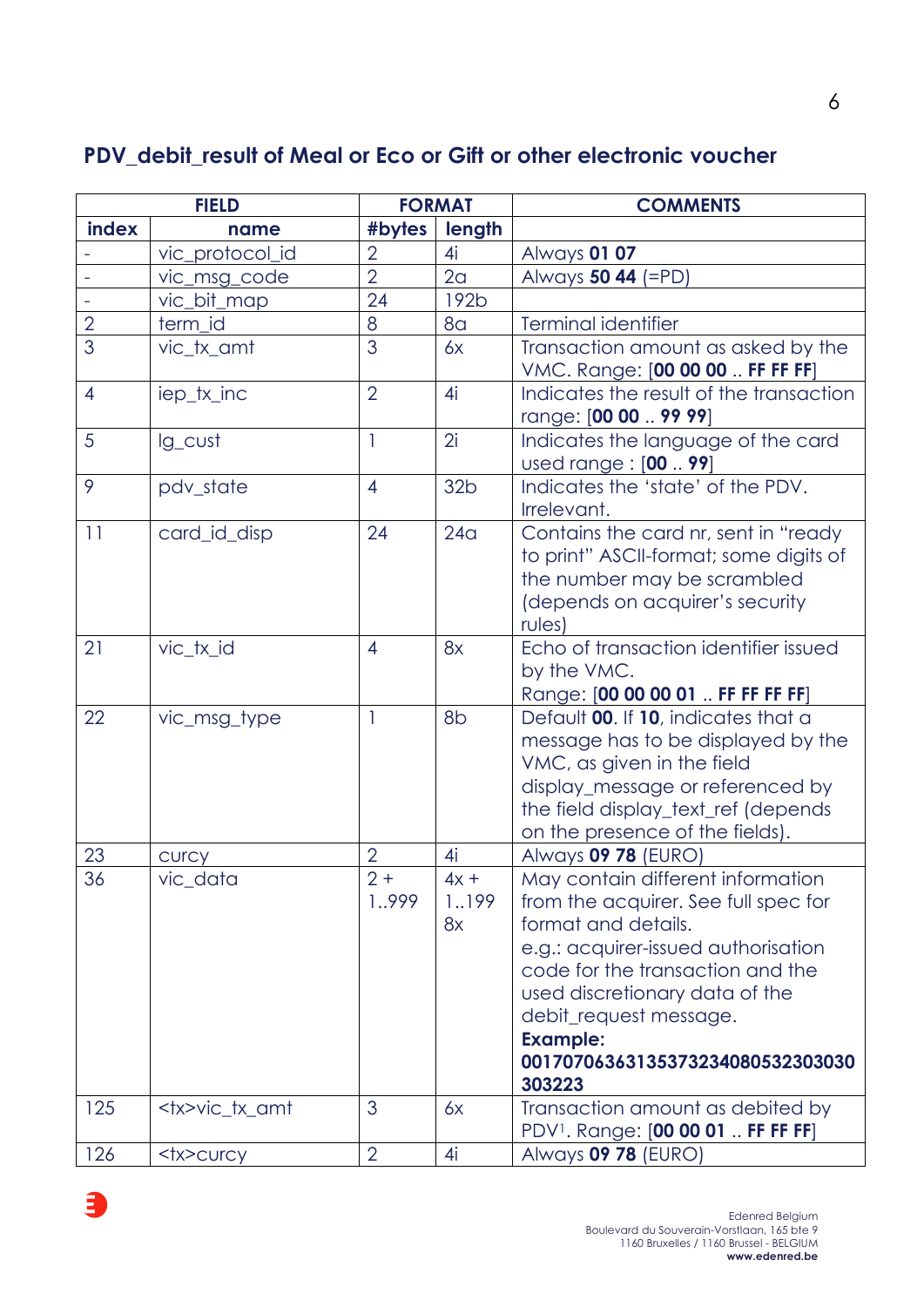| 145 | ticket_data                    | $2+$<br>1999            | $4i +$<br>1999<br>a | The first two bytes announce the<br>length of the field (only digits), these<br>two bytes not included. Contains<br>data (sent in "ready-to-print" ASCII-<br>format) which <b>must</b> be printed by<br>the VMC.                                                                                                |
|-----|--------------------------------|-------------------------|---------------------|-----------------------------------------------------------------------------------------------------------------------------------------------------------------------------------------------------------------------------------------------------------------------------------------------------------------|
| 159 | display_data                   | $2+$<br>1.,999          | $4i +$<br>1999<br>a | This field has to be taken into<br>account only if indicated by the<br>vic_msg_type field.<br>The first two bytes announce the<br>length of the field (only digits), these<br>two bytes not included. Contains<br>data (sent in "ready-to-print" ASCII-<br>format) that <b>must</b> be displayed by<br>the VMC. |
| 170 | transaction_protocol           | $\overline{2}$          | 4i                  | Info about communication between<br>PDV and host. Range: [00 00  00<br><b>34</b> ] (1st byte always <b>00</b> )                                                                                                                                                                                                 |
| 171 | vic_bit_map_applica<br>tion_id | 16                      | <b>128b</b>         | Identifies the card application used<br>for the transaction.                                                                                                                                                                                                                                                    |
| 172 | transaction_identifier         | $\overline{4}$          | 8i                  | Acquirer-issued identifier of the<br>transaction. Range: [00 00 00 00  99<br>99 99 99                                                                                                                                                                                                                           |
| 173 | date_and_time                  | $\overline{7}$          | 14i                 | Time of the transaction <sup>2</sup> Format:<br>YYYY MM DD hh mm ss                                                                                                                                                                                                                                             |
| 174 | brand_id                       | $\overline{2}$          | 4i                  | Brand_id of the card used. Range:<br>$[00 00 \dots 99 99]$                                                                                                                                                                                                                                                      |
| 176 | cvm                            | $\overline{2}$          | 4i                  | Info about how cardholder validates<br>the transaction. range : $[00 00$ 00<br><b>22</b> ] (1st byte always <b>00</b> )<br>Cardholder must sign the merchant<br>copy of the transaction ticket only if<br>$cvm = xx1x$ .                                                                                        |
| 178 | brand_name                     | $\vert + \vert$<br>1.24 | $2i +$<br>1.24a     | The first byte indicates the length of<br>the field, this byte not included. The<br>following bytes contain the brand<br>name. This field identifies the means<br>of payment used by the cardholder.                                                                                                            |
| 179 | vic_version                    | 1                       | 2i                  | Always 13 (vic_protocol_subversion<br>1.07/13                                                                                                                                                                                                                                                                   |
| 182 | display_text_ref               | $\overline{2}$          | 4x                  | This field has to be taken into<br>account only if indicated by the<br>vic_msg_type field.<br>Contains a reference to a message<br>to be displayed by the VMC.                                                                                                                                                  |